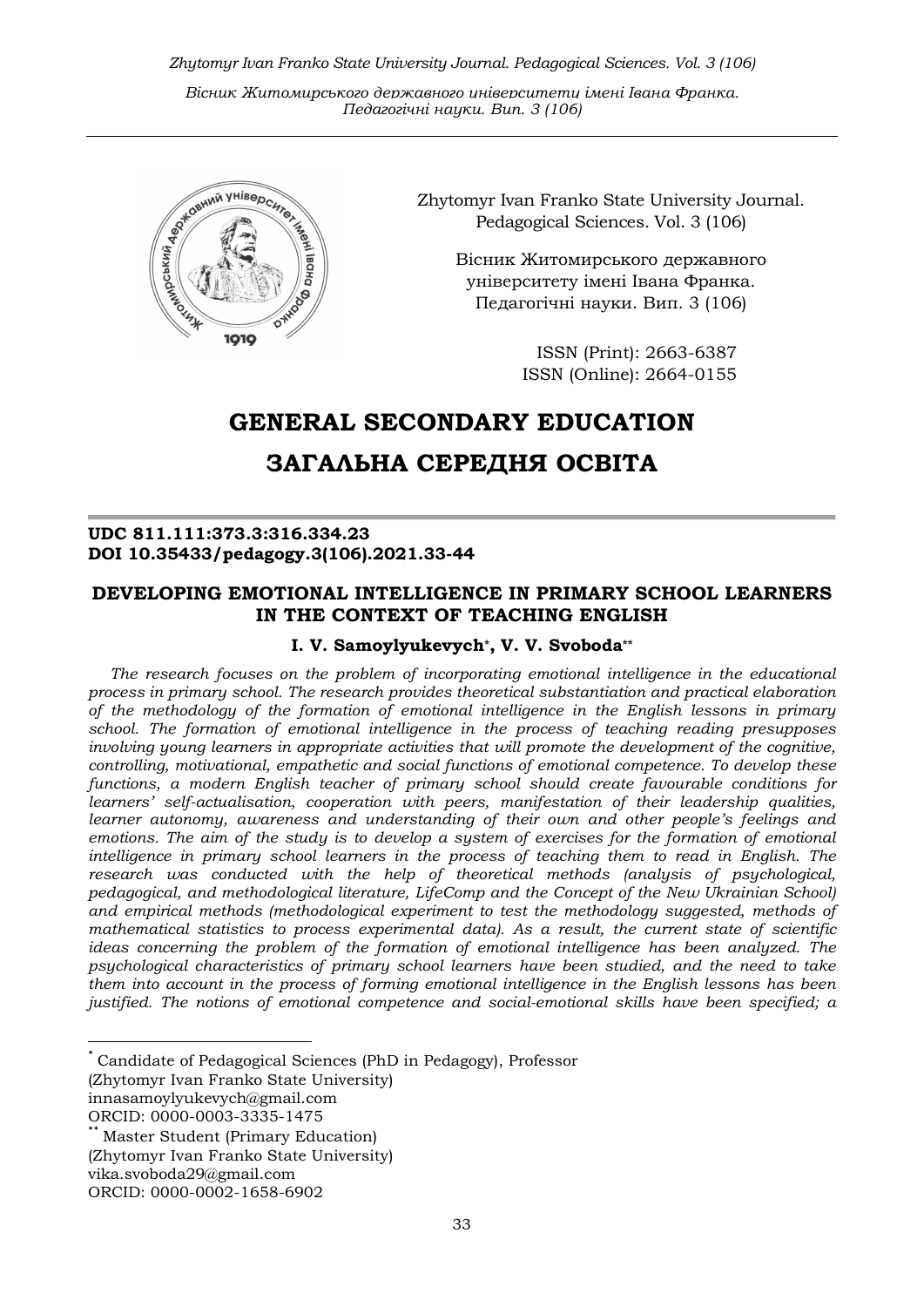system of exercises focused on the formation of emotional intelligence in primary school learners in the process of teaching them to read in English has been developed and illustrated with a set of exercises for a thematic cycle of English lessons. The experimental teaching proves the validity of the suggested methodology, which enables us to conclude that due to the balanced approach to the formation of emotional intelligence and reading skills in primary school learners, the average increase in the experimental and control groups constituted 86,2% and 32,3% correspondently.

**Key words:** emotional intelligence, emotional competence, social-emotional skills, teaching reading, primary school learners, English lessons

## РОЗВИТОК ЕМОЦІЙНОГО ІНТЕЛЕКТУ В УЧНІВ ПОЧАТКОВОЇ ШКОЛИ В КОНТЕКСТІ НАВЧАННЯ АНГЛІЙСЬКОЇ МОВИ

#### І. В. Самойлюкевич, В. В. Свобода

Дослідження зосереджено на проблемі включення емоційного інтелекту в навчальний процес у початковій школі. Дослідження забезпечує теоретичне обґрунтування та практичне опрацювання методики формування емоційного інтелекту на уроках англійської мови в початковій школі. Формування емоційного інтелекту в процесі навчання читання передбачає залучення учнів молодшого віку до відповідної діяльності, яка сприятиме розвитку пізнавальної, контролюючої, мотиваційної, емпатійної та соціальної функцій емоційної компетентності. Для розвитку цих функцій сучасний вчитель англійської мови початкової школи має створити сприятливі умови для самореалізації учнів, співпраці з однолітками, прояву їх лідерських якостей, навчальної автономії, усвідомлення та розуміння власних та чужих почуттів та емоцій. Метою дослідження є розробка системи вправ для формування емоційного інтелекту в учнів початкових класів у процесі навчання читання англійською мовою. Дослідження проводилося за допомогою теоретичних методів (аналіз психолого-педагогічної та методичної літератури, LifeComp і Концепції Нової української школи) та емпіричних методів (методологічний експеримент для перевірки запропонованої методики, методи математичної статистики для обробки експериментальних даних). У результаті проаналізовано сучасний стан наукової думки щодо проблеми формування емоційного інтелекту. Досліджено психологічні особливості учнів початкової школи, обґрунтовано необхідність їх урахування в процесі формування емоційного інтелекту на уроках англійської мови. Уточнено поняття емоційної компетентності та соціально-емоційних навичок; розроблено систему вправ, орієнтованих на формування емоційного інтелекту в учнів початкових класів у процесі навчання читання англійською мовою, та проілюстровано комплексом вправ у тематичного циклі уроків англійської мови. Експериментальне навчання підтверджує обґрунтованість запропонованої методики, що дозволяє зробити висновок, що завдяки збалансованому підходу до формування емоційного інтелекту та умінь читання в учнів початкових класів зростання в експериментальній та контрольній групах у середньому склало 86,2% та 32,3% відповідно.

Ключові слова: емоційний інтелект, емоційна компетентність, соціально-емоційні уміння, навчання читання, учні початкових класів, уроки англійської мови.

Introduction of the issue. At the present stage of the development of the Ukrainian state there are both positive and negative trends. On the plus side, the society challenges its own achievements. On the minus side, society is witnessing the fact that young professionals after graduation cannot get a job because of the lack of some vital

competencies that would make them competitive at the labour market. The findings of numerous international studies and observations show that a large amount of academic knowledge, which is mainly aimed at learning, does not ensure the successful selfactualisation of the individual. Instead, the basis for personal development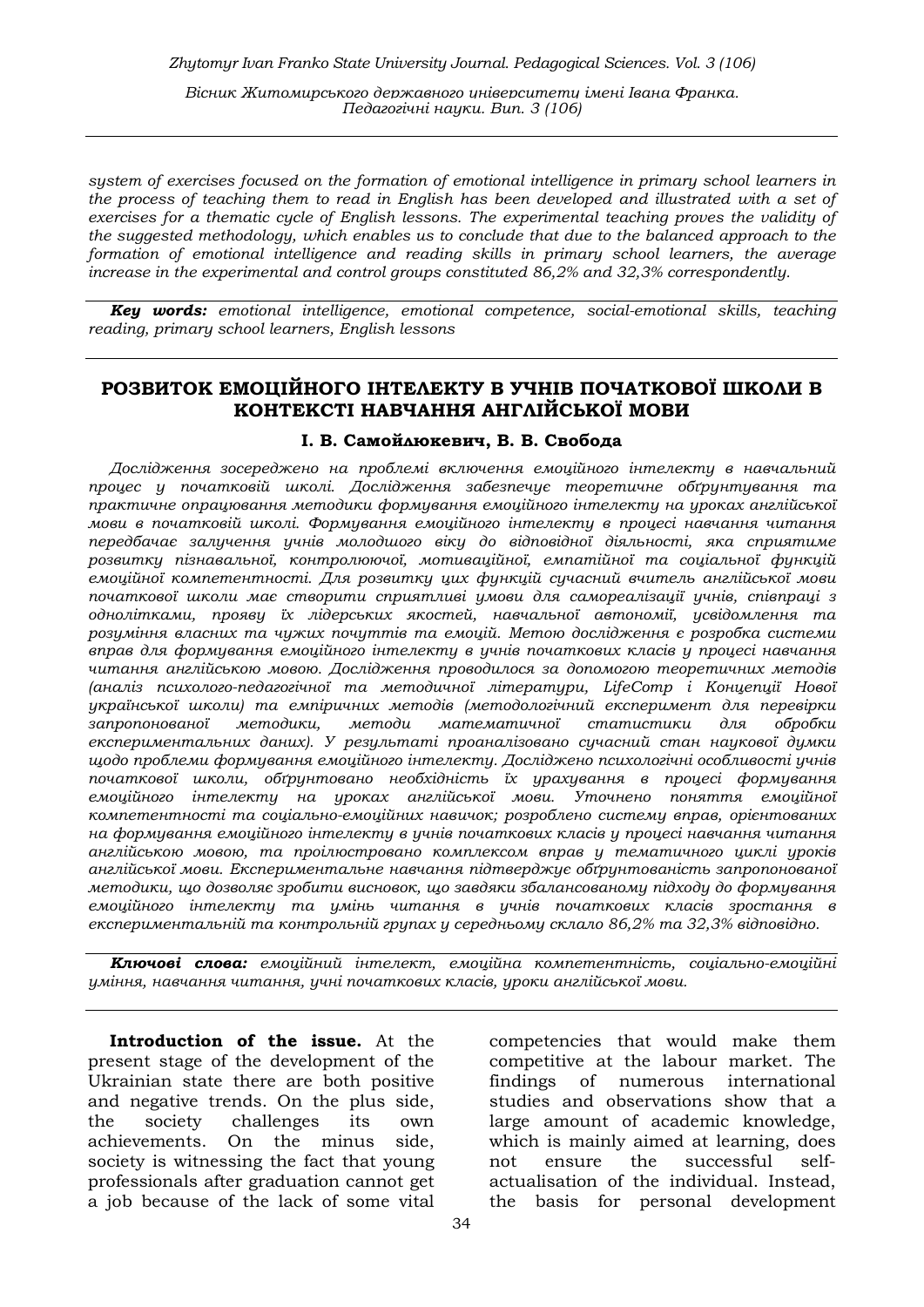should be constituted by the so-called soft skills, including a system of personal values, the ability to communicate, the ability to control oneself, etc. The current framework of the education reform also requires the formation of key competencies which are necessary and sufficient for life and professional development in society. In the list of key competencies an important place belongs to emotional intelligence which is the key to successful human self-actualisation in the modern world.

Current state of the issue. In the modern world of digital technologies and media, the mission of primary school is to promote the diverse development of the child's personality, the formation of general cultural, moral and ethical values, key competencies and life skills. The implementation of the Concept of the New Ukrainian School envisages the orientation of the educational process to achieve the result which is reflected in the key competencies. Key competencies integrate personal and social components in education as well as reflect a comprehensive mastery of different modes of operation, which creates the necessary prerequisites for the balanced development of intellectual abilities and emotional intelligence.

The process of incorporating emotional intelligence into the educational process in primary school is a relatively new trend in the education system, especially in English lessons. It is studied in the works of such Ukrainian researches as I. Matiykiv (the concept and methods of developing emotional intelligence), A. Cherniavska (correlation of the development of emotional intelligence with a communicative approach in the English language learning), I. Humeniuk (the development of the components of emotional intelligence in the learning process), etc. [2; 5; 9].

According to works of Antonina Cherniavska, the formation of emotional intelligence in primary school learners in the context of teaching English promotes

the development of the cognitive, controlling, motivational, empathetic and social functions of emotional intelligence. The formation of emotional intelligence in the English lessons in primary school presupposes involving young learners in appropriate activities that will promote the development of such functions of emotional intelligence as: the cognitive function, the control function, the motivational function, the empathetic function and the social function. To develop these functions, a modern English teacher of primary school should create favourable conditions for students' self-actualisation, cooperation with peers, manifestation of their leadership qualities, learner autonomy, awareness and understanding of their own feelings and emotions. Although the issue of the formation of emotional intelligence in the English lessons is reflected in the scientific works of a number of scientists, it is not sufficiently comprehensive, and therefore requires more systematic study and specification.

The outline of the unresolved issues brought up in the article. In general terms, different aspects of emotional intelligence are considered in detail. In this article, the previous research is expanded to particular issues of incorporation of elements of emotional intelligence in the context of teaching English in primary school.

Aim of research. The research aims to develop a system of exercises for the formation of emotional intelligence in primary school students in the process of teaching them to read in English. To achieve the aim set the following objectives were specified: 1) to analyze the current state of the development of the scientific thought on the problem of forming emotional intelligence in primary school learners in the English lessons; 2) to study the psychological characteristics of primary school learners and justify the need to take them into account in the process of forming emotional intelligence in the English lessons; 3) to design a set of exercises for the formation of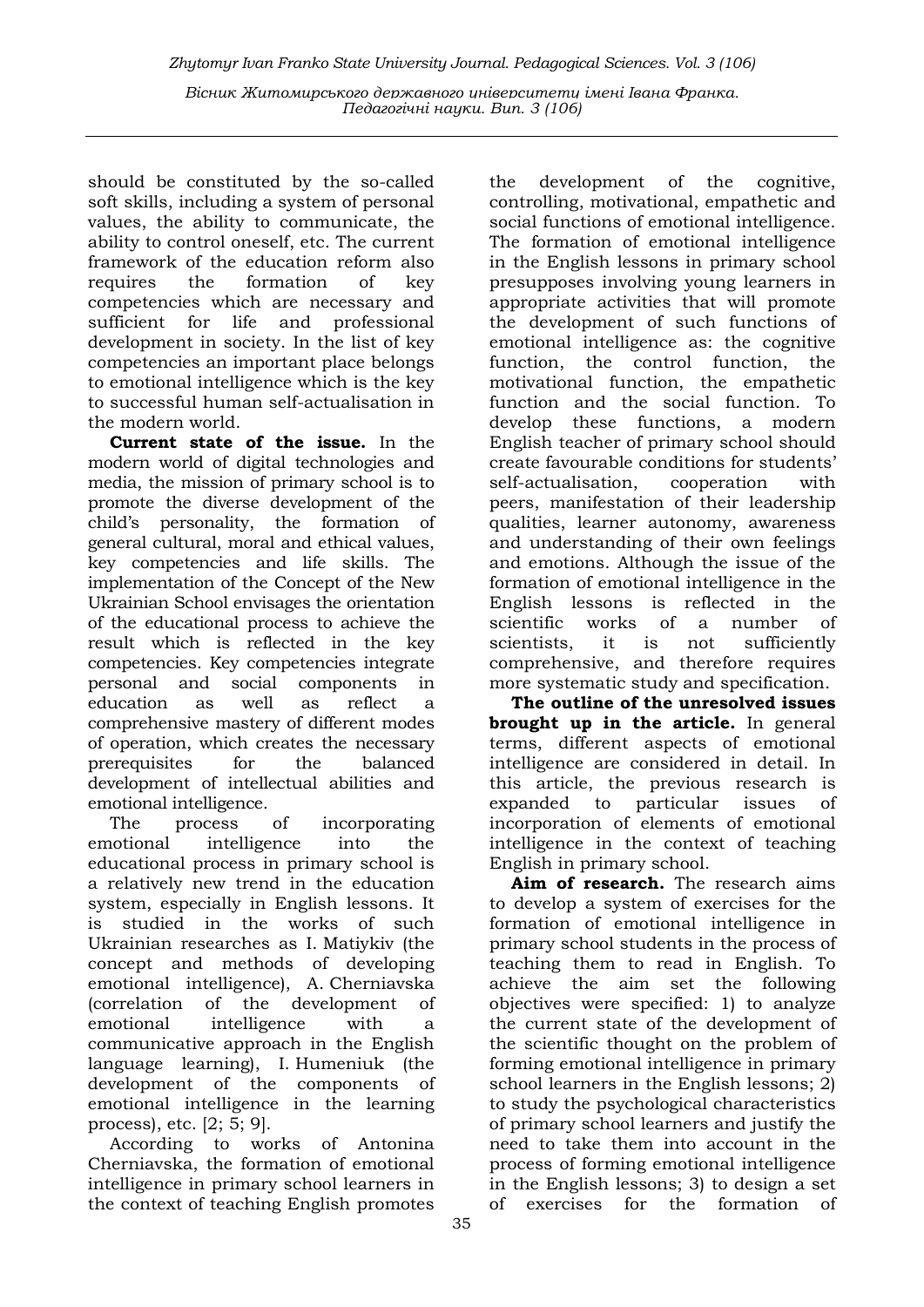emotional intelligence in primary school students in the process of teaching them to read in a thematic cycle of English lessons; 4) to experimentally test the effectiveness of the methodology suggested.

Results and discussion. The concept of emotional intelligence arose from the work of American psychologist Howard Gardner on the theory of multiple intelligences. The list of intelligences proposed by H. Gardner includes two personal varieties of intelligences: intrapersonal intelligence which is directed at one's own emotions and interpersonal intelligence which is directed at other people's emotions. The researcher states that in relation to emotional development, intrapersonal intelligence involves understanding of one's own feelings and emotions in order to control one's actions and reactions. People with highly developed intrapersonal intelligence can understand their feelings and emotional states, assess their strengths and weaknesses and, thus, manage their own behaviour. The emotionality of interpersonal intelligence is traced in understanding the feelings of others, the ability to assess their emotions, motivation, desires and intentions [3].

Emotional intelligence as a psychological term was first proposed by American psychologists J. Mayer and P. Salovey in 1990 [9: 3]. Thanks to their research work, it became possible to measure emotional intelligence as a set of emotional and intellectual abilities that contribute to the awareness and understanding of their own emotions and the emotions of others. H. Weisbach and W. Dax consider emotional intelligence to be the ability to "intellectually" manage one's emotional life [9]. R. Bar-On considers emotional intelligence as a set of various abilities that provide the ability to act successfully in any situation. The list of key abilities includes self-esteem, selfconfidence, empathy, the ability to overcome difficulties, awareness of their

competence is defined as a complex personal and social entity which is based

optimism, etc [1: 363-388].

own emotions, resilience, self-control,

Based on the works of J. Mayer and P. Salovey, the American researcher Daniel Goleman developed his theory of emotional competence. The essence of emotional

on emotional intelligence and emotional culture and has a certain structure [4: 24- 25]. According to D. Goleman, emotional intelligence includes the ability to identify their own feelings and the feelings of others, to motivate themselves and to manage their own emotions and emotions in relationships with others. Emotional culture ensures the ability of an individual to adequately express their own emotions, to respond to other people's emotions and to manage their own emotional state [4: 24-25].

D. Goleman distinguishes five components of emotional intelligence: self-awareness, emotional control, motivation, empathy, social and leadership skills [4: 317-318]. On this basis, we consider the structure of emotional competence as a unity of five functions (cognitive, controlling, motivational, empathetic and social) and the ability to implement them. The cognitive function implies the awareness of one's inner states, preferences, abilities and intuition, which involves the development of the ability to recognize one's own feelings and emotions, the ability to realize one's own strengths and weaknesses and the ability to feel one's own dignity. The controlling function is to develop control over one's inner states, impulses and abilities, for the development of which the ability to keep the emotions and impulses under control, the ability to adhere to standards of decency and honesty, responsibility for one's own work, the ability to adapt to change the ability to feel comfortable with new ideas, approaches and new information. The motivational function is aimed at managing or promoting goals and involves the development of the ability to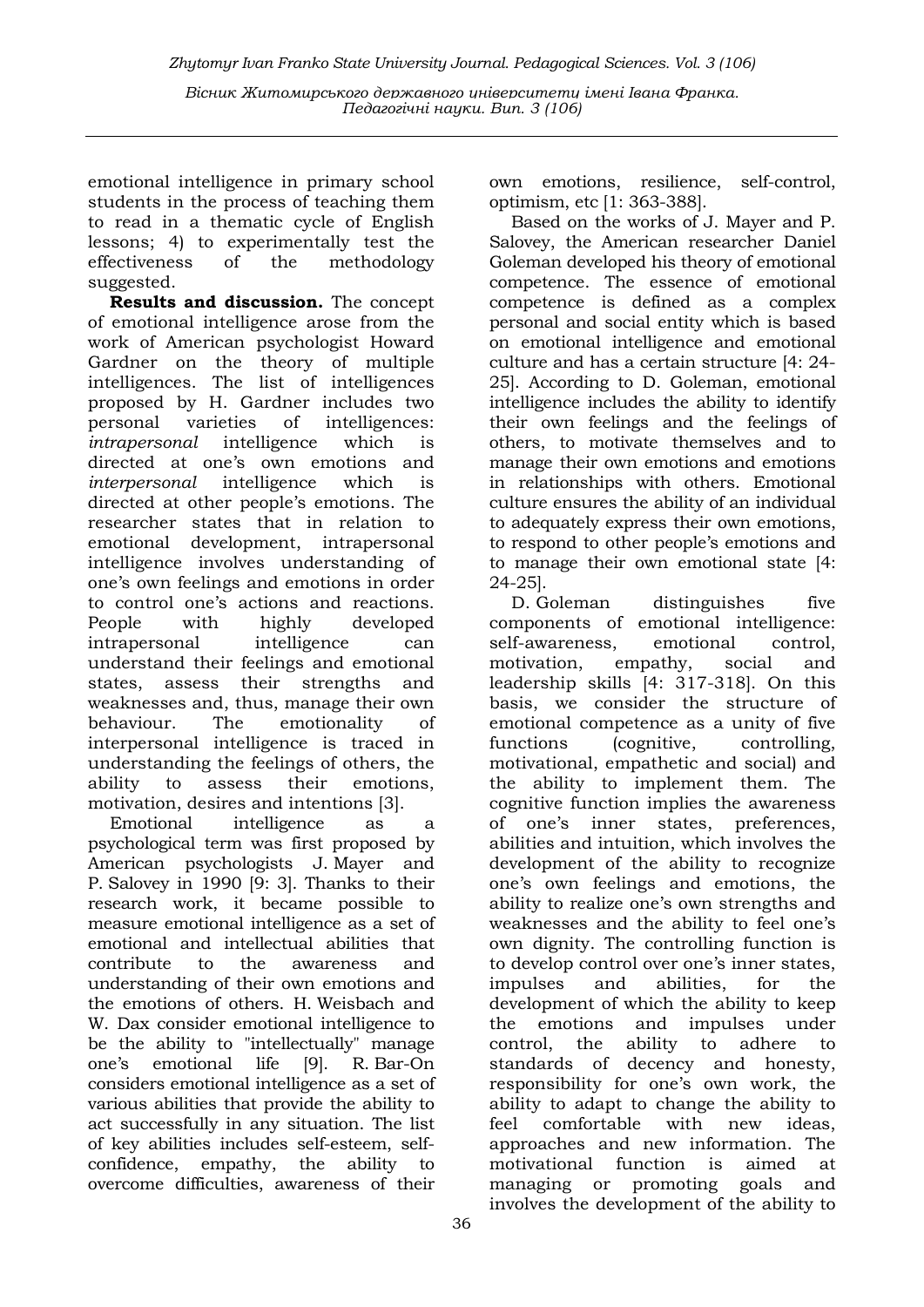strive for continuous improvement, the ability to align decisions with group goals, the ability to persevere in accordance with opportunities, the ability to persevere in achieving goals, despite obstacles and failures. The empathetic function is related to the awareness of feelings, needs and problems of others and is aimed at developing the ability to understand other people's feelings and be interested in their concerns, the ability to understand other people's needs for development and the ability to improve their abilities. The social function includes promptness in receiving desired responses from others through the development of the ability to use active tactics of influence, to listen carefully, to

send persuasive messages, to negotiate, to resolve conflicts, to inspire and lead groups, to initiate or lead change, to develop relationships, to cooperate, to achieve common goals, to create group interaction, to achieve collective goals.

The importance of social-emotional skills in the structure of emotional intelligence is emphasized in the theory of social-emotional learning both in "The European Framework for Personal, Social and Learning to Learn Key Competence" ("LifeComp") published by the European Commission in 2020 and the New Ukrainian School Concept [6; 8]. A certain correlation between socialemotional skills in the above-mentioned documents was revealed as a result of their comparative analysis (see Table 1).

Table 1.

| Correlation of social-emotional skills in "LifeComp" and the New Ukrainian |
|----------------------------------------------------------------------------|
| <b>School Concept</b>                                                      |

| LifeComp                                                                                                                                                                                                                                                                                                                                                                                                                                                                                                                                                                                                                                      | The New Ukrainian School Concept                       |
|-----------------------------------------------------------------------------------------------------------------------------------------------------------------------------------------------------------------------------------------------------------------------------------------------------------------------------------------------------------------------------------------------------------------------------------------------------------------------------------------------------------------------------------------------------------------------------------------------------------------------------------------------|--------------------------------------------------------|
| S2.1 Awareness of the need for a variety of<br>communication strategies, language registers,<br>and tools that are adapted to context and<br>content.<br>S2.2 Understanding and managing interactions<br>and conversations in different socio-cultural                                                                                                                                                                                                                                                                                                                                                                                        | Skills of mediation and intercultural<br>communication |
| contexts and domain-specific situations                                                                                                                                                                                                                                                                                                                                                                                                                                                                                                                                                                                                       |                                                        |
| S3.1 Intention to contribute to the common<br>good and awareness that others may have<br>different cultural affiliations, backgrounds,<br>beliefs, values, opinions<br>personal<br>or<br>circumstances<br>S3.2 Understanding the importance of trust,<br>respect for human dignity and equality, coping<br>with conflicts and negotiating disagreements to<br>and<br>build<br>sustain fair<br>and<br>respectful<br>relationships<br>S3.3 Fair sharing of tasks, resources and<br>responsibility within a group taking into account<br>its specific aim; eliciting the expression of<br>different views and adopting a<br>systemic<br>approach | Ability to <i>work</i> in a team                       |
| S1.1 Awareness of another person's emotions,<br>experiences and values<br>S1.2 Understanding another person's emotions<br>and experiences, and the ability to proactively<br>take their perspective                                                                                                                                                                                                                                                                                                                                                                                                                                           | Ability to constructively manage.<br>emotions          |
| P1.1 Awareness and expression of personal                                                                                                                                                                                                                                                                                                                                                                                                                                                                                                                                                                                                     | Ability to use emotional intelligence                  |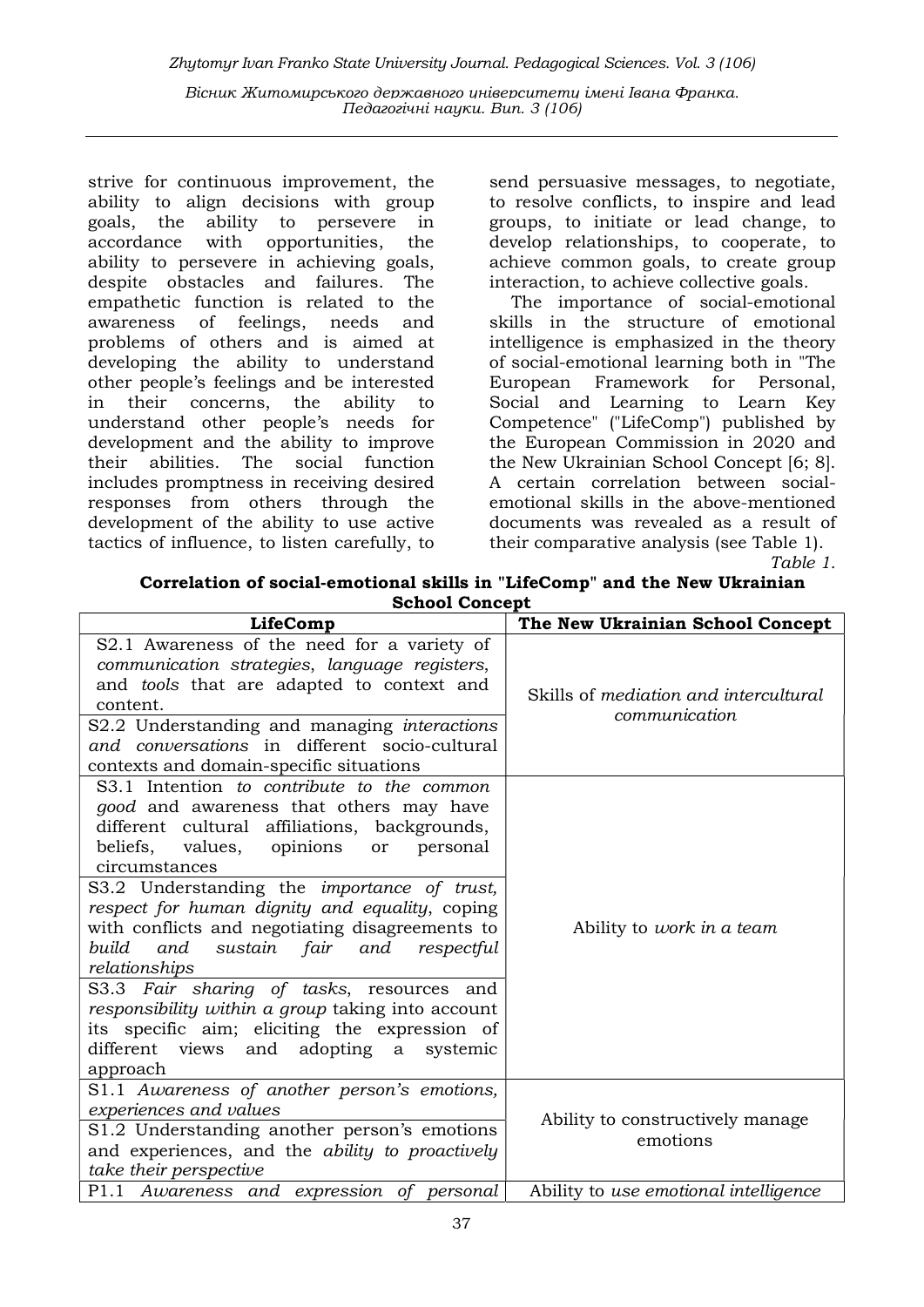|                  |  | emotions, thoughts, values, and behaviour         |  |
|------------------|--|---------------------------------------------------|--|
|                  |  | P1.2 Understanding and regulating personal        |  |
|                  |  | emotions, thoughts and behaviour, including       |  |
| stress responses |  |                                                   |  |
|                  |  | DO 2 Monoging transitions in norsonal life second |  |

P2.3 Managing transitions in personal life, social participation, work and leading pathways, while making conscious choices and setting goals

One of the main psychological and didactic tasks of the New Ukrainian school is to create the learning environment conducive to the development of social-emotional skills in primary school learners. An important psychological prerequisite for the socialization of primary school learners is made up by their personal characteristics, such as curiosity, vivid emotionality, a wide range of welldeveloped imagination. Assimilation of social experience and readiness for its development is formed through the inclusion of learners in real relationships with each other in pairs, small groups, as a whole class and beyond the classroom.

It is in the process of forming social motives for learning while creating situations of social development for children that it is advisable to develop emotional intelligence in combination with teaching them to read in English. By working on authentic emotionallyrich texts of various genres and types, primary school learners will have multiple opportunities to imagine themselves in the shoes of the main characters, to reflect on their sayings and doings, to express their attitude to what they have read, to listen to others, to compare their opinions, etc.

Taking into account the structure of emotional competence, the scope of social-emotional skills and the psychological characteristics of primary school children, we have developed a system of exercises focused on the formation of emotional intelligence of primary school learners in the process of teaching them to read in English. The system of exercises is organized

according to four stages of reading skills development.

Stage One - the stage of motivational and value-based learning – aims to activate the learner's life and language experience in accordance with the topic and the emotional background of the text under study. At this stage, there is room for learners' self-assessment of their level of the formation of their own emotional intelligence, for their values clarification, for creating a motivation for emotional perception and understanding of the text that will be offered for reading. The main focus should be on reproductiveproductive and receptive-reproductive exercises that prepare students to read the text. In reproductive and productive exercises, students prepare for the perception of the content of the text, reflecting on or answering questions about their own feelings and the feelings of others. Next, it is necessary to prepare learners for the perception of the language design of the text through the performance of receptive-reproductive exercises, based on speech patterns and emotionally-coloured vocabulary.

Stage Two - the stage of cognitive learning – is aimed at helping learners to gain experience in identifying elements of the sensory-personal sphere of the characters of the story in the process of reading the text. This stage involves performing a communicative task for reading in order to find information about emotions and feelings, ways to manage emotions, verbal and non-verbal levels of expression of emotions and emotional traits of an individual. To do this, it is advisable to offer receptive exercises directed at recognizing and differentiating emotionally-rich details of the content read.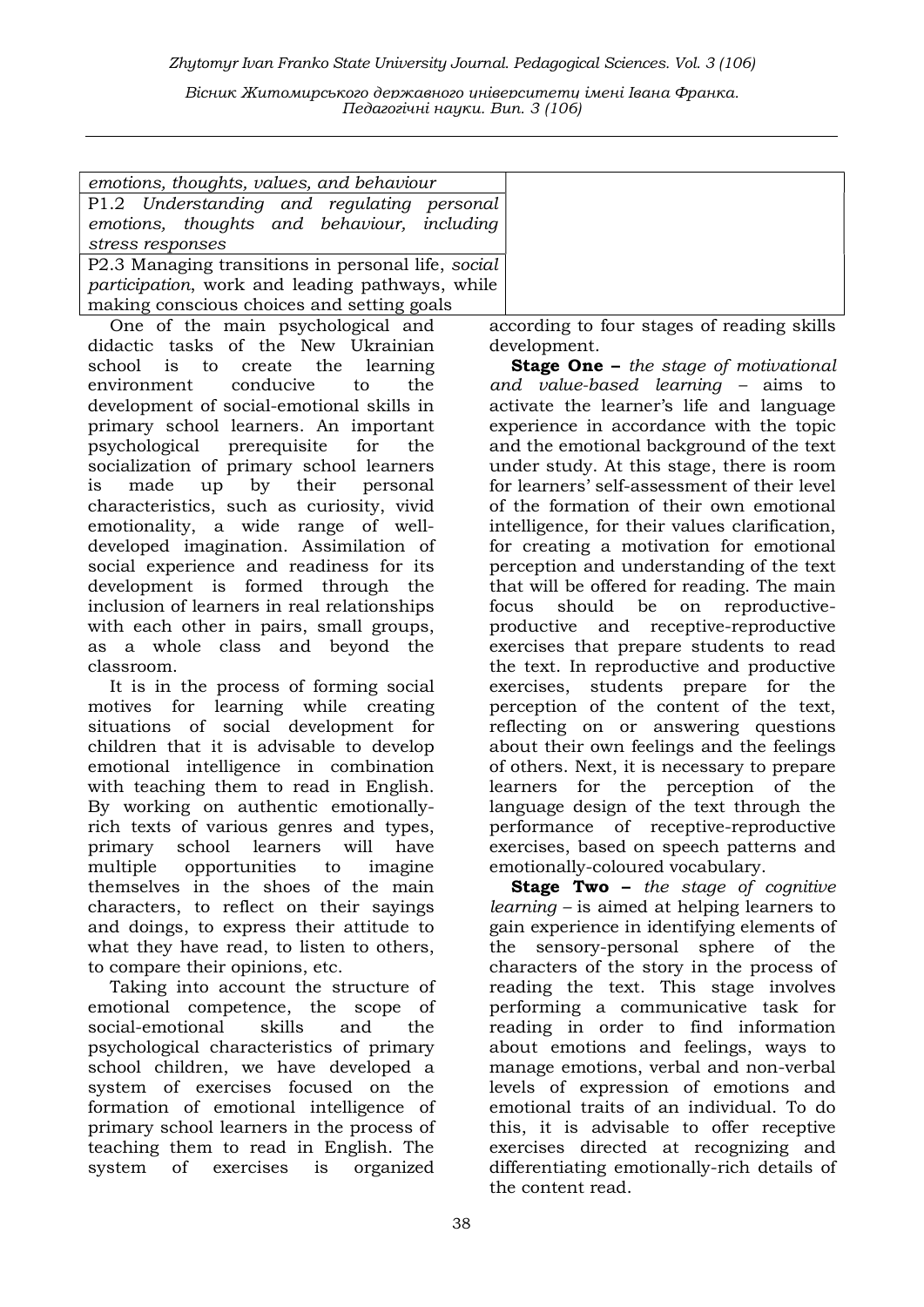**Stage Three –** the stage of educational and practical learning – at this stage the language and speech content of the text with an emotional background is processed in order to ensure a full understanding of the verbal and nonverbal levels of the text. Practice can be organized with the help of reproductive and productive exercises, in which, under the teacher's guidance, learners reproduce certain elements of the text which describe the characters' behaviour, emotional states and feelings and add their own comments.

**Stage Four** – the stage of creative and reflective learning – the purpose of this stage is to creatively apply certain skills within the range of emotional competence in situations similar to those that happened to the characters in the story. Reflection involves summarizing, discussing the possibilities of developing relationships in their own life context, covering emotional and behavioural components. At the communicative level, the exercises of this stage are productive and are stimulated by the teacher's verbal description of the situation, situational drawings, sound sequences or drama.

The system of the formation of emotional intelligence in the process of teaching primary school learners to read in English may be illustrated with the following set of activities for teaching reading to 3d graders designed on the topic 'School Life'. The specially designed set of activities aims to develop the learner's ability to constructively manage

emotions (New Ukrainian School Competence) namely S1.1 Awareness of another person's emotions, experiences and values. These activities are built around the following specially selected literary text with emotional background.

Text: "Vain Valentine" by David Walliams

"Valentine was handsome, and boy did he know it! He was so vain he couldn't walk past a mirror without checking his reflection in it. One time, some boys at his school came into the toilets and caught Valentine kissing himself in the mirror.

Valentine believed that because he was handsome he should be famous too. He had no talents of any kind but, like a lot of famous people, he wasn't going to let that hold him back. The boy annoyed everyone by acting as if he were famous, strutting around the school wearing sunglasses. He never took them off, even when it was dark, and spent all day bumping into things as he couldn't see where he was going" [10: 1- 3].

## 1. Exercises of Stage One:

1.1. Reproductive-productive exercise aimed at activating the learners' life experience.

Instruction: Draw a picture of yourself in the frame, write down your strong point share with your partner.

Procedure: Students are asked to draw their own portrait, write down their strengths and share their thoughts with a neighbour.

Handout 1:

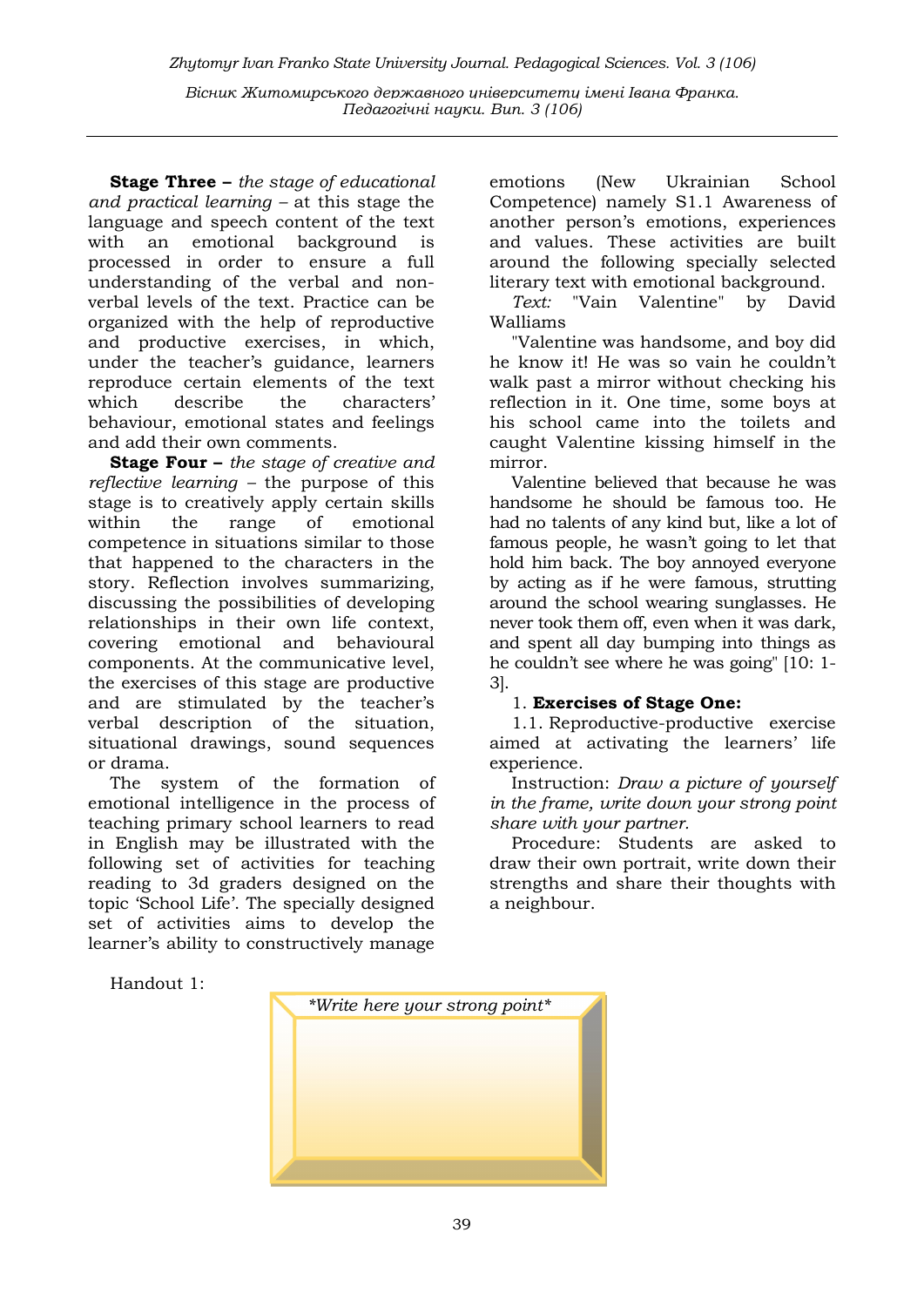Handout 2:

kind funny friendly honest creative positive hardworking (your own variant)

Method of control: peer control.

1.2 . Receptive-reproductive exercise aimed at activating students' language experience.

Handout:

| vain     | ugly     |
|----------|----------|
| handsome | clumsy   |
| famous   | shy      |
| talented | ordinary |

Expected answers: vain – shy handsome – ugly famous – ordinary talented – clumsy Method of control: teacher control.

## 2. Exercises of Stage Two:

2.1.Receptive-reproductive exercise, aimed at reproducing the elements of the text on the teacher's instructions, which contain a description of the behaviour, emotional states and feelings of the characters, with the addition of their own comments.

Instruction: Complete the story with the right words.

Procedure: Students are asked to complete the text of the story with the correct words.

"Valentine was \_\_\_\_, and boy did he know it! He was so \_\_\_\_ he couldn't walk past a mirror without checking his reflection in it. One time, some boys at his school came into the toilets and caught Valentine kissing himself in the mirror.

Valentine believed that because he was he should be famous too. He had talents of any kind but, like a lot of famous

Instruction: Match the words to their antonyms.

Procedure: Students are asked to connect words with their antonyms.

people, he wasn't going to let that hold him back. The boy annoyed everyone by acting as if he were \_\_\_\_\_\_\_, strutting around the school wearing sunglasses. He never took them off, even when it was dark, and spent all day bumping into things as he couldn't see where he was going".

Method of control: teacher control.

### 3. Exercises of Stage Three:

3.1 Receptive-reproductive exercise, aimed at reproduction of certain elements of the text which describe the characters' behaviour, emotional states and feelings.

Instruction: Make a 'snowball' with the main ideas of the story.

Procedure: Learners are asked to tell what they think is the main idea of the story.

Method of control: teacher control.

#### 4. Exercises of Stage Four:

4.1. Productive exercise aimed at discussing the possibilities of developing relationships in their own life context through the teacher's verbal task.

Instruction: Make your own story. Pick an adjective and character from the lists below to choose your title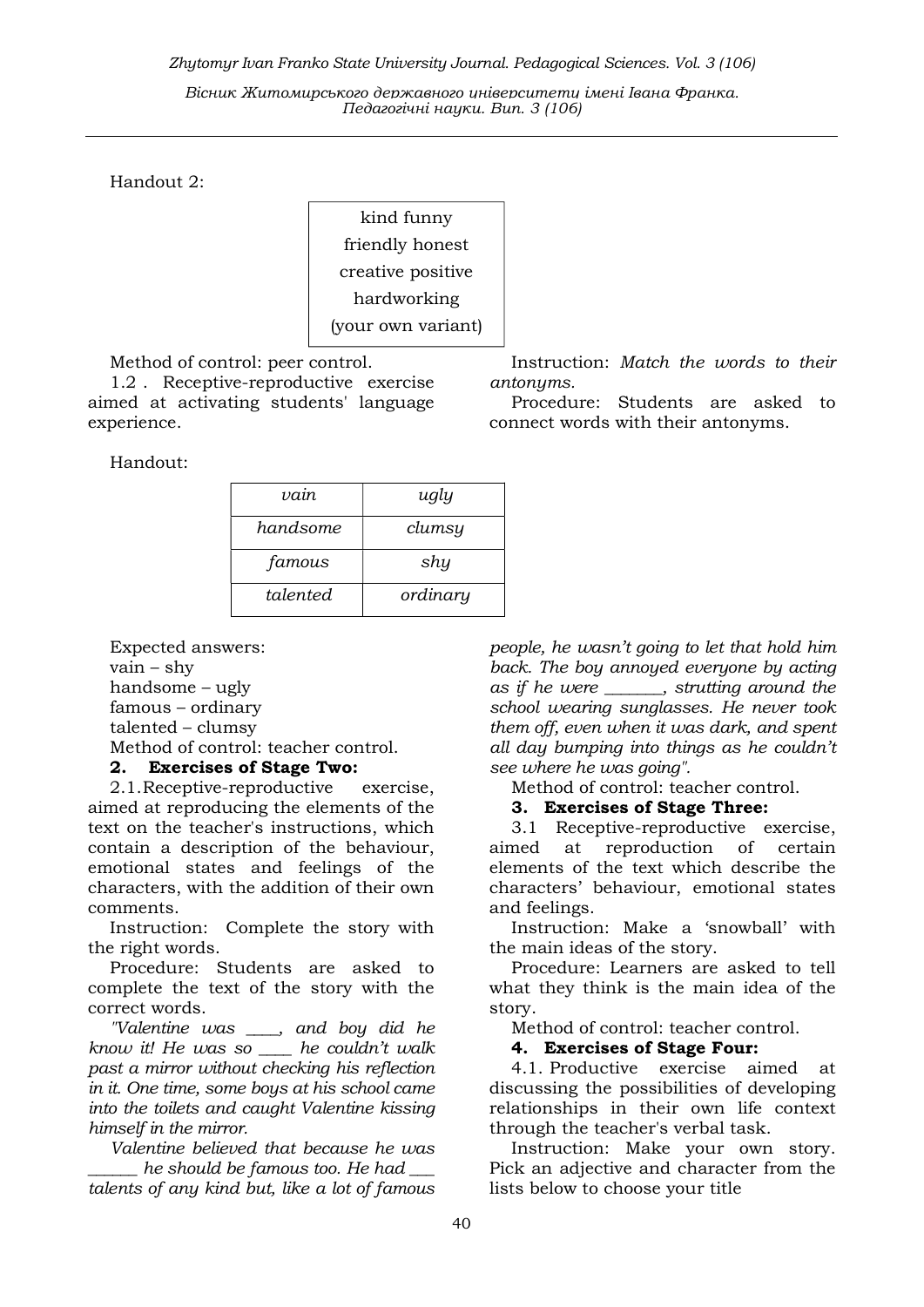Procedure: Students are asked to create their own short story by choosing an adjective and a protagonist from the

options suggested by the teacher. Create a cover for the book.





Method of control: self-control.

In order to check the effectiveness of the methodology suggested, a methodological experiment was conducted in the natural learning environment, which involved 30 participants (15 of them were 3d grade pupils in the experimental group (EG) and 15 more 3d-graders were the control group (CG). The experiment was carried out in the English lessons while processing two thematic units in a sequence that corresponds to the syllabus. Each thematic cycle was based on the sets of exercises designed in accordance with two subsystems to form the specified skills of emotional competence. To calculate the learning coefficient for each individual control

entity by V. Bezpalko, we used the formula:  $K=Q/N$ , where K is the learning coefficient; Q is an indicator of the corresponding coefficient; N is the maximum index of the corresponding coefficient. Following V. Bezpalko, we consider a sufficient level of the formation of relevant skills to be the indicator of the learning coefficient that is greater than or equal to 0.7. At the beginning of the methodological experiment, a pre-experimental testing was held in order to determine the initial level of emotional intelligence of primary school pupils in the process of developing reading skills. The results of the pre-experimental testing in the experimental and control groups are presented in Tab. 2.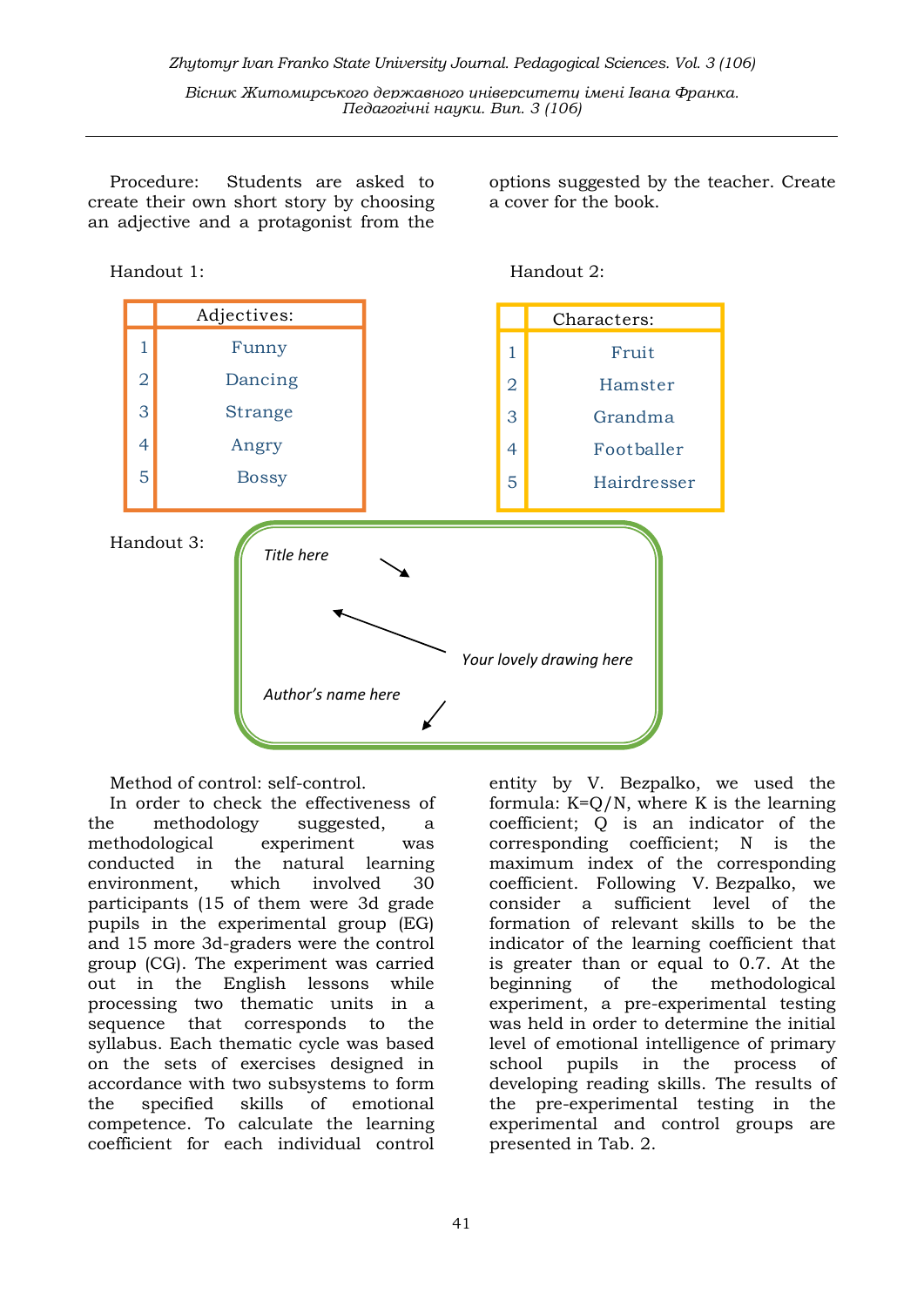Table 2.

#### Average indicators of the level of the formation of emotional intelligence in primary school learners in the process of teaching reading in English (the results of  $v$ nerimental testing)

|             | Indicators by criteria of estimation of level<br>of formation of emotional intelligence,<br>average score (average learning coefficient) |                                           |                                                                                | By all the criteria |                      |
|-------------|------------------------------------------------------------------------------------------------------------------------------------------|-------------------------------------------|--------------------------------------------------------------------------------|---------------------|----------------------|
| Group       | emotions<br>Ability to understand<br>control the<br>and                                                                                  | with<br>cooperate<br>others<br>Ability to | emotional information in<br>Understanding of social-<br>the process of reading | Total scores        | Learning coefficient |
| EG          | 1,1(0,28)                                                                                                                                | 1,9(0,48)                                 | 4,7(0,39)                                                                      | 7,7                 | 0,385                |
| $_{\rm CG}$ | 1,3(0,33)                                                                                                                                | 2,1(0,53)                                 | 4,83 (0,40)                                                                    | 8,23                | 0,412                |
| Maximum     | 4(1)                                                                                                                                     | 4(1)                                      | 12(1)                                                                          | 20                  |                      |

The final stage of the experimental work was the post-experimental testing, the task of which was to determine the final level of the formation of emotional intelligence in primary school learners in the process of teaching reading in English.

The results of the post-experimental testing are presented in Tab. 3.

Table 3.

## Average indicators of the level of the formation of emotional intelligence in primary school learners in the process of teaching reading in English (the results

| of pre-experimental testing)<br>Indicators by criteria of estimation of<br>level of formation of emotional<br>intelligence, average score (average |                                                                         |                                        |                                                                                           | By all the criteria |                      |
|----------------------------------------------------------------------------------------------------------------------------------------------------|-------------------------------------------------------------------------|----------------------------------------|-------------------------------------------------------------------------------------------|---------------------|----------------------|
|                                                                                                                                                    | learning coefficient)                                                   |                                        |                                                                                           |                     |                      |
| Group                                                                                                                                              | emotions<br>and<br>$\mathsf{c}$<br>understand<br>Ability<br>control the | Ability to cooperate<br>others<br>with | of reading<br>the<br>Understanding of<br>social-emotional<br>묘.<br>information<br>process | scores<br>Total:    | Learning coefficient |
| EG                                                                                                                                                 | 2,84(0,71)                                                              | 2,8(0,7)                               | 8,7(0,73)                                                                                 | 14,34               | 0,717                |
| $_{\rm CG}$                                                                                                                                        | 2,3(0,58)                                                               | 2,5(0,63)                              | 6,1(0,51)                                                                                 | 10,9                | 0,545                |
| Maximum                                                                                                                                            | 4(1)                                                                    | 4(1)                                   | 12(1)                                                                                     | 20                  |                      |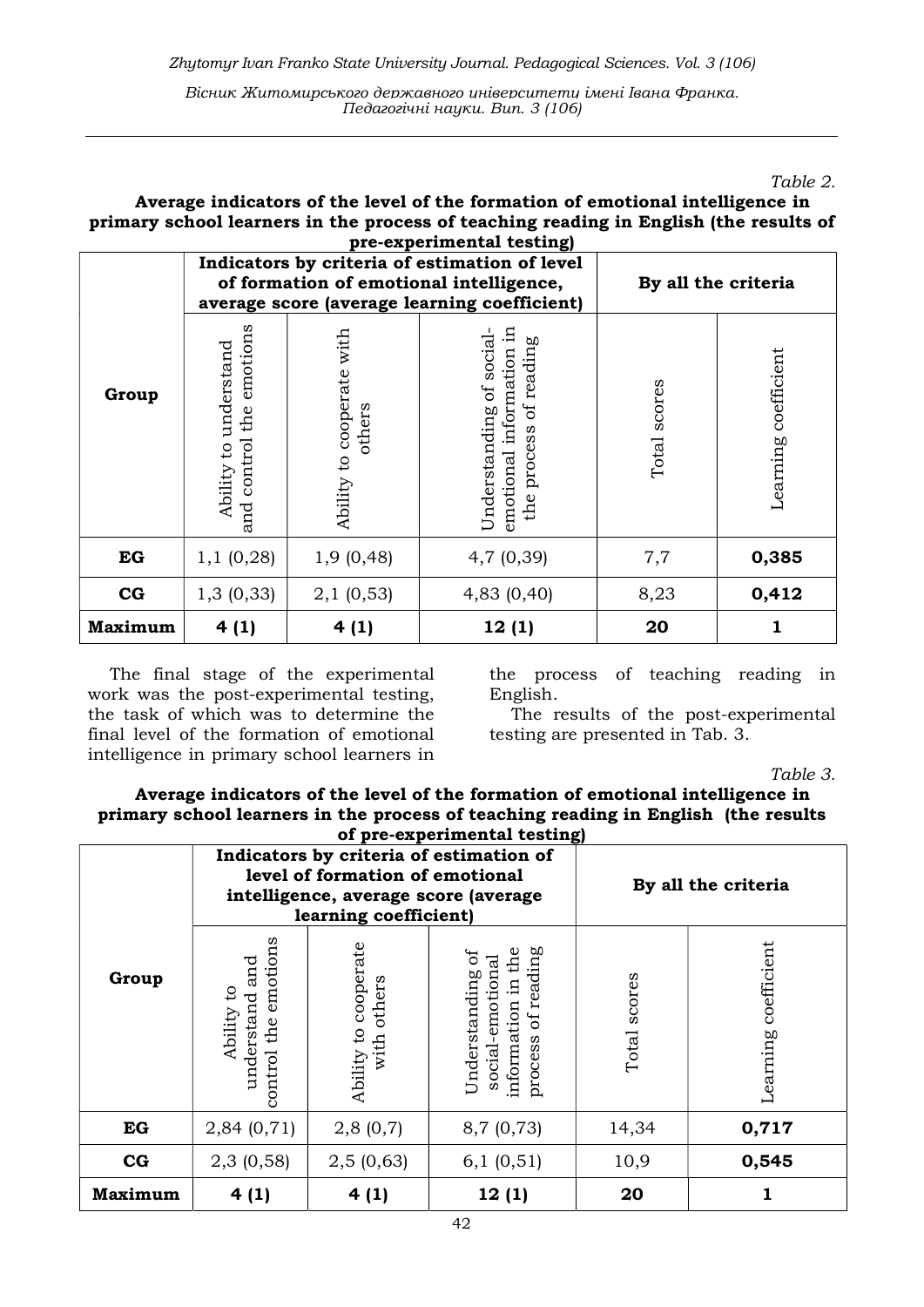In general, the participants had a higher increase in EG – 86,2%, and in the CG – 32,3%. The average learning ratio of both groups increased by 53,9%.

Completing the comparative analysis of the data obtained at the preexperimental and post-experimental stages, we present the results in the form of diagram (see Fig. 1).



Figure 1. The average levels of the formation of emotional intelligence of primary school learners in the process of teaching reading in English

Conclusions and research perspectives. The article deals with the topical problem of the formation of emotional intelligence as one of the key life competences in the process of teaching reading in English lessons in primary school. In addition, the identification of the correlation between the age-related psychological characteristics of primary-school children and the functions of emotional competence made it possible to incorporate the selected social and emotional skills in the process of developing reading skills in the English lessons. The research also addresses the issue of classifying and selecting stories with social and emotional content as a basic for activity design within the system of exercises for the development of reading skills in primary school learners.

The perspectives for further research lie in the identification of pedagogical prerequisites for developing prospective primary school teachers' readiness for the formation of emotional intelligence in their pupils, the upgrading of particular themes in the ELT Methodology curriculum within the framework of a more balanced approach to teaching a foreign language and developing soft skills.

### REFERENCES (TRANSLATED & TRANSLITERATED)

1. Bar-On, R. (2000). Emotional and social intelligence: Insights fromthe Emotional Quotient Inventory in R. Bar-On, J.D.A. Parker (eds.). Handbook of emotional intelligence. San Francisco: Jossey-Bass, 363-388 [in English].

2. Cherniavska, A. (2012). Emotsiinyi intelekt – zaporuka uspishnoho navchannia [Emotional intelligence is the key to successful learning] Molod i rynok – Youth and Market, 12 (95), 136-139 [in Ukrainian].